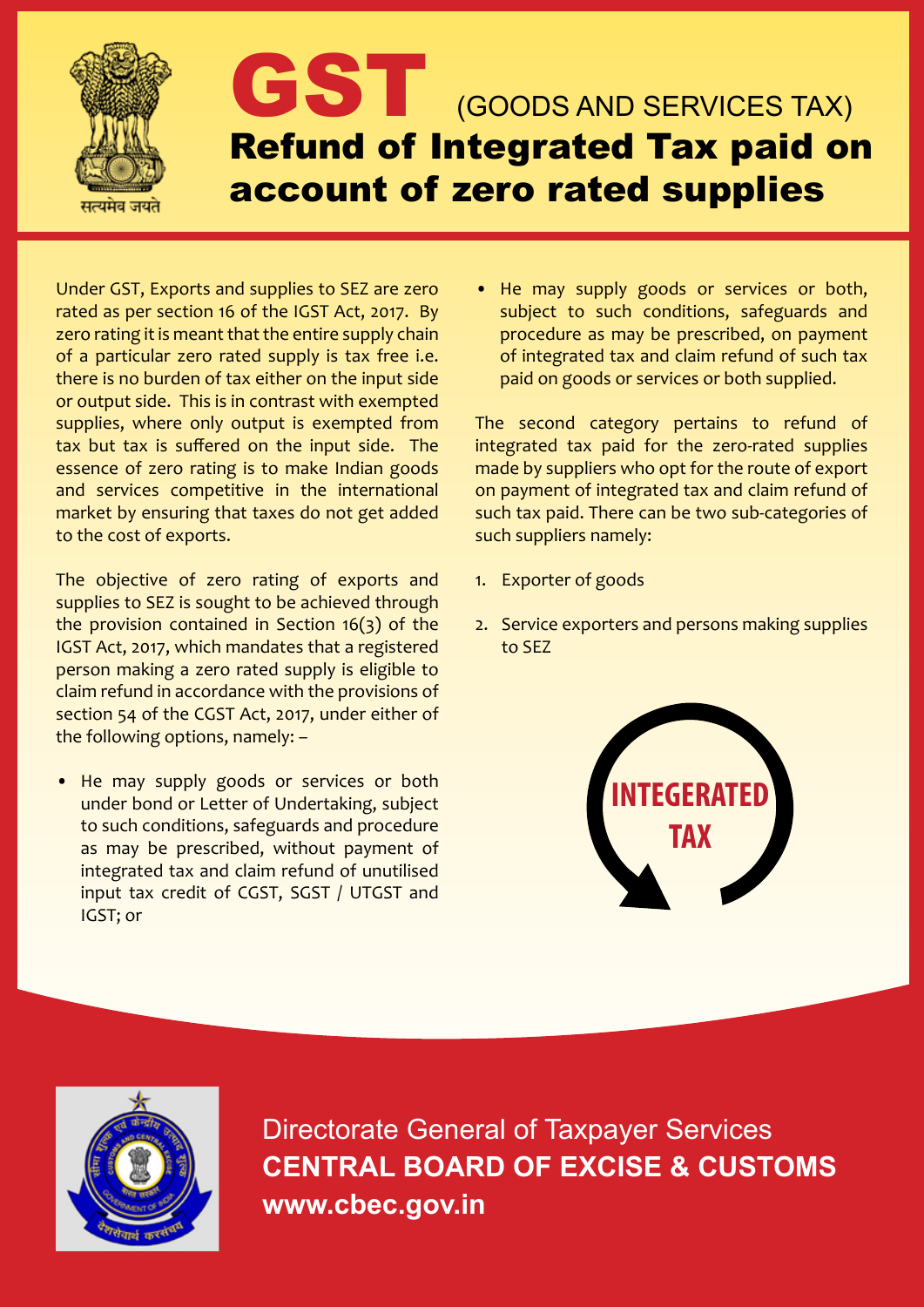

## GST (GOODS AND SERVICES TAX) Refund of Integrated Tax paid on account of zero rated supplies

## **Export of Goods**

The normal refund application in GST RFD-01 is not applicable in this case. There is no need for filing a separate refund claim as the shipping bill filed by the exporter is itself treated as a refund claim. As per rule 96 of the CGST Rules, 2017, the shipping bill filed by an exporter shall be deemed to be an application for refund of integrated tax paid on the goods exported out of India and such application shall be deemed to have been filed only when:- (a) the person in charge of the conveyance carrying the export goods duly files an export manifest or an export report covering the number and the date of shipping bills or bills of export; and (b) the applicant has furnished a valid return in FORM GSTR-3 or FORM GSTR3B, as the case may be.

Thus, once the shipping bill and export general manifest (EGM) is filed and a valid return is filed, the application for refund shall be considered to have been filed and refund shall be processed by the department.

## **Service Exporters and Persons making supplies to SEZ**

Under this category also, the supplier may choose to first pay IGST and then claim refund of the IGST so paid. In these cases, the suppliers will have to file refund claim in FORM GST RFD – 01 on the common portal, as per Rule 89 of the CGST Rules, 2017. Service Exporters need to file a statement containing the number and date of invoices and the relevant Bank Realisation Certificates or Foreign Inward Remittance Certificates, as the case may be, along with the refund claim.

In so far as refund is on account of supplies made to SEZ, the DTA supplier will have to file the refund claim in such cases. The second proviso to Rule 89 stipulates that in respect of supplies to a Special Economic Zone unit or a Special Economic Zone developer, the application for refund shall be filed by the –

- (a) Supplier of goods after such goods have been admitted in full in the Special Economic Zone for authorised operations, as endorsed by the specified officer of the Zone;
- (b) Supplier of services along with such evidence regarding receipt of services for authorised operations as endorsed by the specified officer of the Zone.

Thus, proof of receipt of goods or services as evidenced by the specified officer of the zone is a pre-requisite for filing of refund claim by the DTA supplier.

The claim for refund when made for supplies made to SEZ unit/Developer has to be filed along with the following documents:

1. A statement containing the number and date of invoices as provided in rule 46 along with the evidence regarding the endorsement specified in the second proviso to sub-rule (1) in the case of the supply of goods made to a Special Economic Zone unit or a Special Economic Zone developer;

**Prepared by:** National Academy of Customs, Indirect Taxes & Narcotics

**Follow us on:**

@CBEC\_India<br>@askGST\_Gol **change of checindia** 

@CBEC\_India